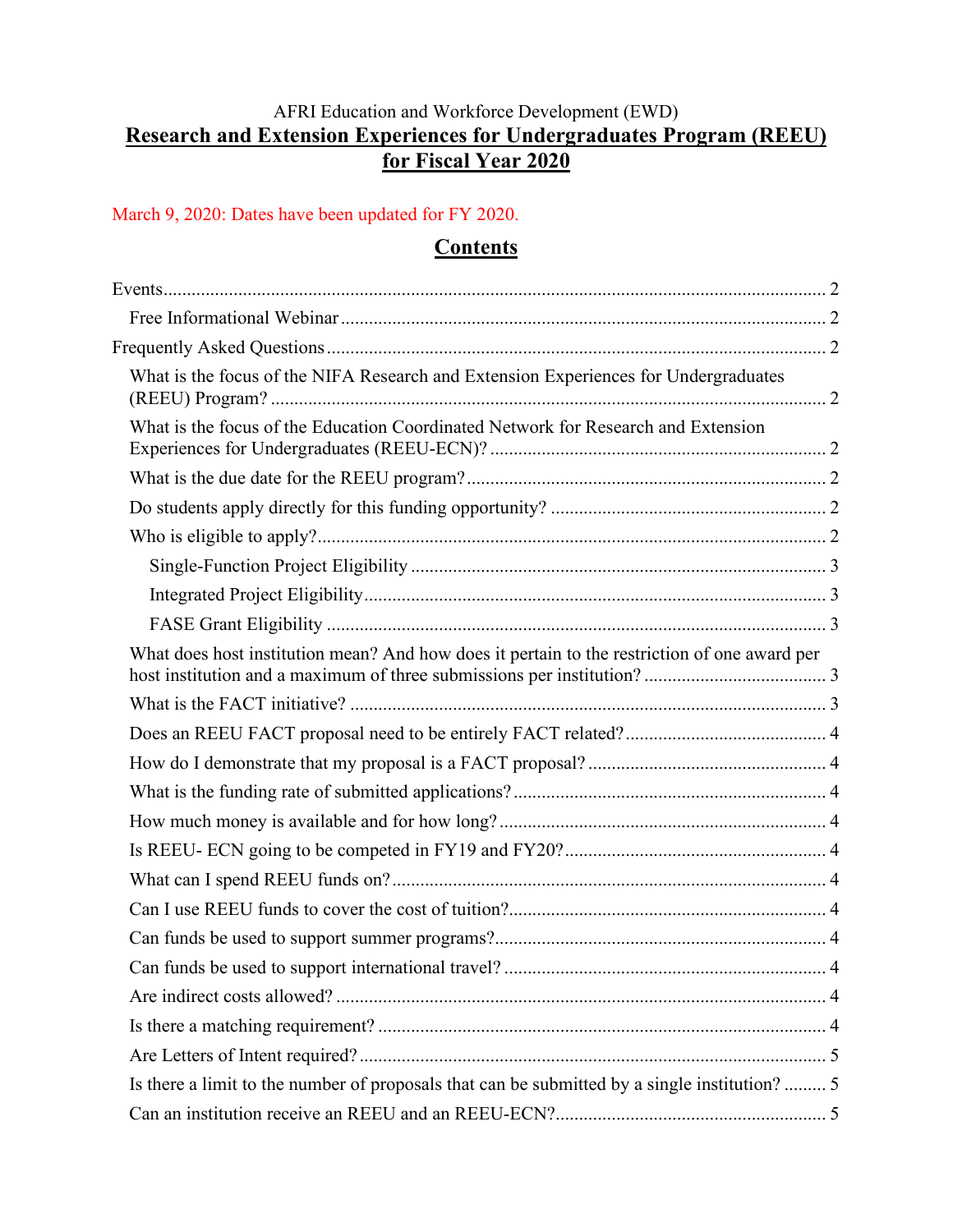| Do I have to be a U.S. citizen, national, or permanent resident to submit an application as a |  |
|-----------------------------------------------------------------------------------------------|--|
|                                                                                               |  |
|                                                                                               |  |
|                                                                                               |  |
|                                                                                               |  |

# **Events**

# <span id="page-1-1"></span><span id="page-1-0"></span>Free Informational Webinar

Upcoming Webinars and transcripts of such can be found under "Related Events" on the [AFRI](https://nifa.usda.gov/program/afri-education-workforce-development)  [Education and Workforce Development Program page](https://nifa.usda.gov/program/afri-education-workforce-development)

# **Frequently Asked Questions**

## <span id="page-1-3"></span><span id="page-1-2"></span>What is the focus of the NIFA Research and Extension Experiences for Undergraduates (REEU) Program?

The Program is focused on promoting research and extension experiential learning for undergraduates such that upon graduation they may enter the agriculture workforce with exceptional skills.

# <span id="page-1-4"></span>What is the focus of the Education Coordinated Network for Research and Extension Experiences for Undergraduates (REEU-ECN)?

The Program is focused on supporting the REEU program by creating and maintaining the tools to support a community of practice for Program Directors and by making the REEU programs more accessible to potential student participants through a central digital hub.

# <span id="page-1-5"></span>What is the due date for the REEU program?

<span id="page-1-6"></span>• Fiscal Year 2020 competition: Thursday, July 23, 2020 (5:00 p.m. EDT)

# Do students apply directly for this funding opportunity?

No.

# <span id="page-1-7"></span>Who is eligible to apply?

There are two categories of project types in REEU for 2020: Integrated and Single-Function Projects. Your eligibility is determined by the type of project for which you intend to apply. To understand eligibility guidelines it helps to first understand these two project type categories in detail.

NIFA organizes the agricultural knowledge systems into three functions:

• Research—laboratory or field investigations or other types of scientific data gathering and analysis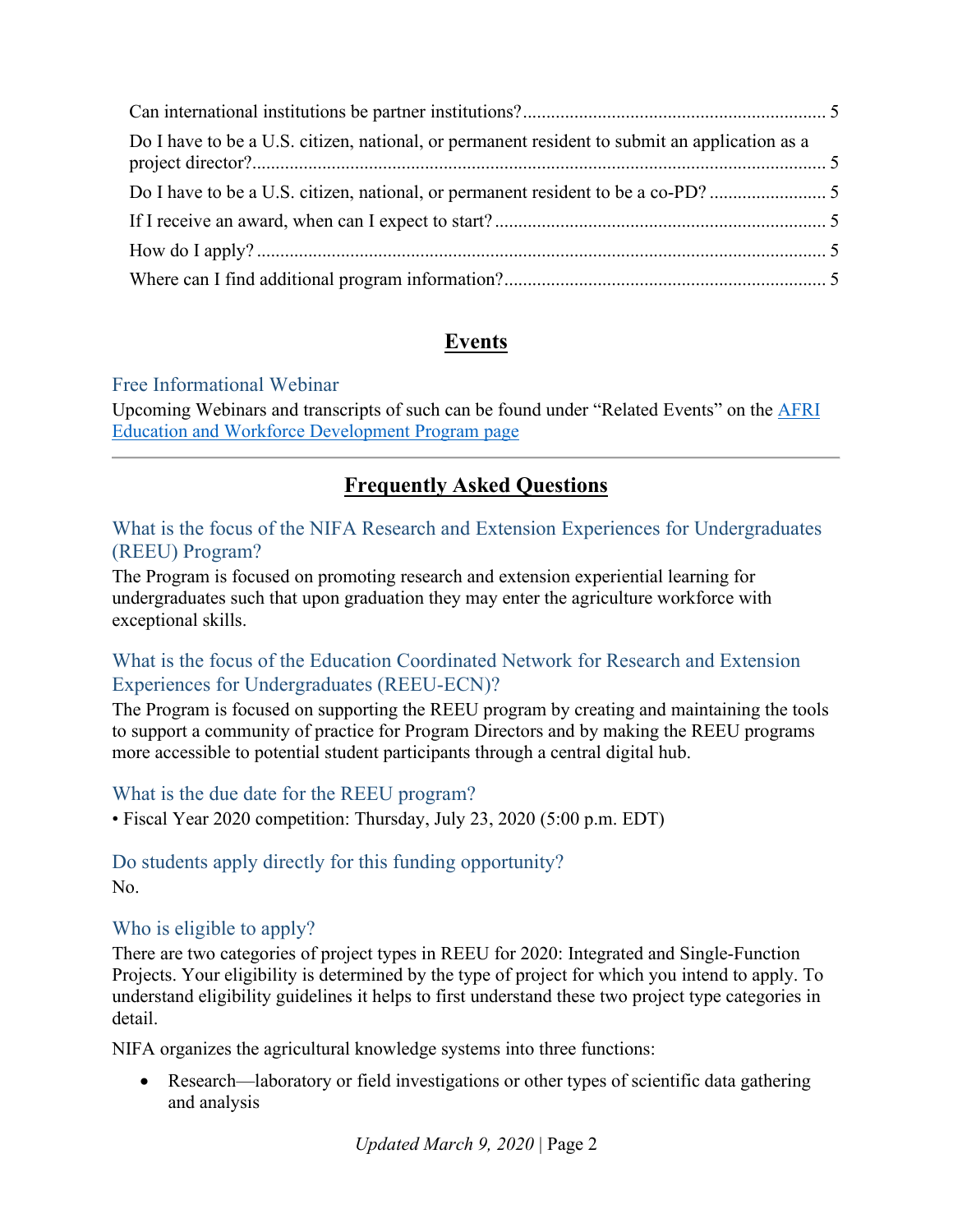- Education—the sharing of knowledge and building of skills
- Extension—community-focused education

An **Integrated Project** combines TWO or more of the three functions. A **Single-Function Project** focuses on at least ONE of the knowledge systems.

#### <span id="page-2-0"></span>**Single-Function Project Eligibility**

- A State Agricultural Experiment Station
- A college or university, including junior colleges offering associate degrees or higher
- A university research foundation
- Another type of research institutions or organization
- A Federal agency
- A national laboratory
- A private organization or corporation
- A U.S. citizen, national, or permanent resident
- Any group consisting of two or more entities identified above

#### <span id="page-2-1"></span>**Integrated Project Eligibility**

- A State Agricultural Experiment Station
- A college or university
- A university research foundation
- Another type of research institutions or organization

#### <span id="page-2-2"></span>**FASE Grant Eligibility**

A **Food and Agricultural Science Enhancement Grant** is a special funding resource for capacity building with specific eligibility guidelines. For more information on FASE grants, see [AFRI Grant Types.](https://nifa.usda.gov/sites/default/files/resource/AFRI-Grant-Types.pdf)

## <span id="page-2-3"></span>What does host institution mean? And how does it pertain to the restriction of one award per host institution and a maximum of three submissions per institution?

The host institution is the institution of the Project Director. Distinct institutions are determined based on how degrees are awarded. Different campuses will only count as different institutions if they award degrees separately.

#### <span id="page-2-4"></span>What is the FACT initiative?

The [Food and Agriculture Cyberinformatics and Tools](https://nifa.usda.gov/program/fact) (FACT) initiative is intended to advance data science tools, applications, and infrastructure development in agricultural domains. FACT focuses on data science to enable systems and communities to effectively utilize data, improve resource management, and integrate new technologies and approaches to further U.S. food and agriculture enterprises. Projects funded through FACT will work to examine the value of data for small and large farmers, agricultural and food industries, and gain an understanding of how data can impact the agricultural supply chain, reduce food waste and loss, improve consumer health, environmental and natural resource management, affect the structure of U.S. food and agriculture sectors, and increase U.S. competitiveness.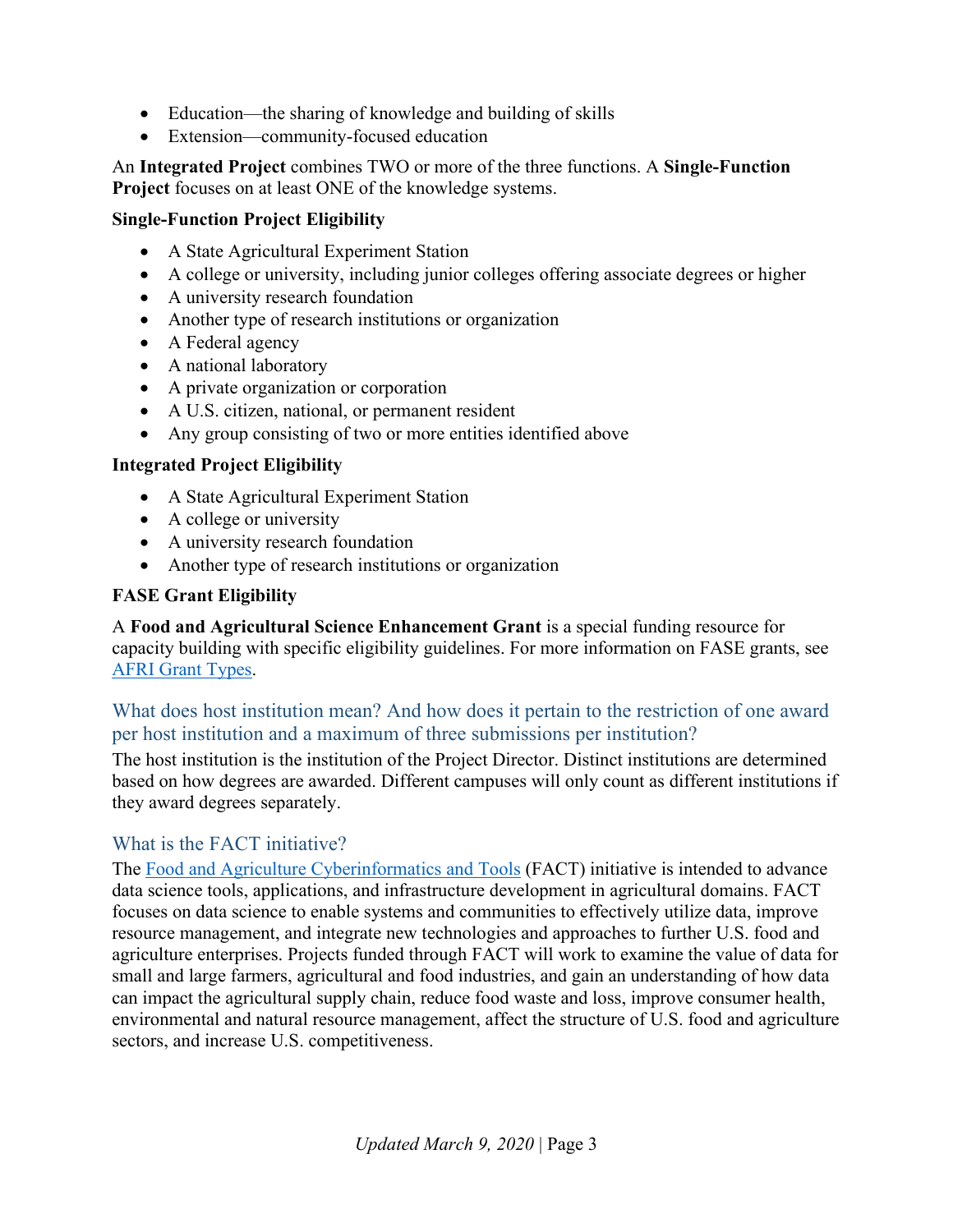# <span id="page-3-0"></span>Does an REEU FACT proposal need to be entirely FACT related?

No, while a REEU FACT proposal can be entirely related to research on and extension work for food and agricultural cyberinformatics and tools, it can also be a proposal that integrates cyberinformatics and other technological tools with complementary research and extension experiences in the lab or in the field.

<span id="page-3-1"></span>How do I demonstrate that my proposal is a FACT proposal? Include "FACT" in the title.

<span id="page-3-2"></span>What is the funding rate of submitted applications? 23%.

#### <span id="page-3-3"></span>How much money is available and for how long?

For REEU, applications must not exceed \$400,000 total (including indirect costs) for project periods of up to 4 years OR \$500,000 total (including indirect costs) for project periods of up to 5 years.

For REEU-ECN, applications must not exceed \$400,000 total (including indirect costs) for project periods of up to 5 years

#### <span id="page-3-4"></span>Is REEU- ECN going to be competed in FY19 and FY20?

We plan to award a single grant in FY20 and then recompete the REEU-ECN after the 5 year grant period is complete.

#### <span id="page-3-5"></span>What can I spend REEU funds on?

Project costs must be predominantly for student support, including items such as participant stipends, housing, meals, travel, and laboratory use fees. Costs in budget categories outside Participant Support must be modest and reasonable (and may include justified support for the coordination of the program).

#### <span id="page-3-6"></span>Can I use REEU funds to cover the cost of tuition?

No.

<span id="page-3-7"></span>Can funds be used to support summer programs? Yes.

<span id="page-3-8"></span>Can funds be used to support international travel? Yes.

#### <span id="page-3-9"></span>Are indirect costs allowed?

Yes, there is a limit in indirect costs for the overall award to 30 percent of Total Federal Funds Awarded (see Part 4E of the RFA)

#### <span id="page-3-10"></span>Is there a matching requirement?

Matching is only required if a funded project is commodity-specific and not of national scope. If this is the case, the grant recipient is required to match the USDA funds awarded on a dollar-for